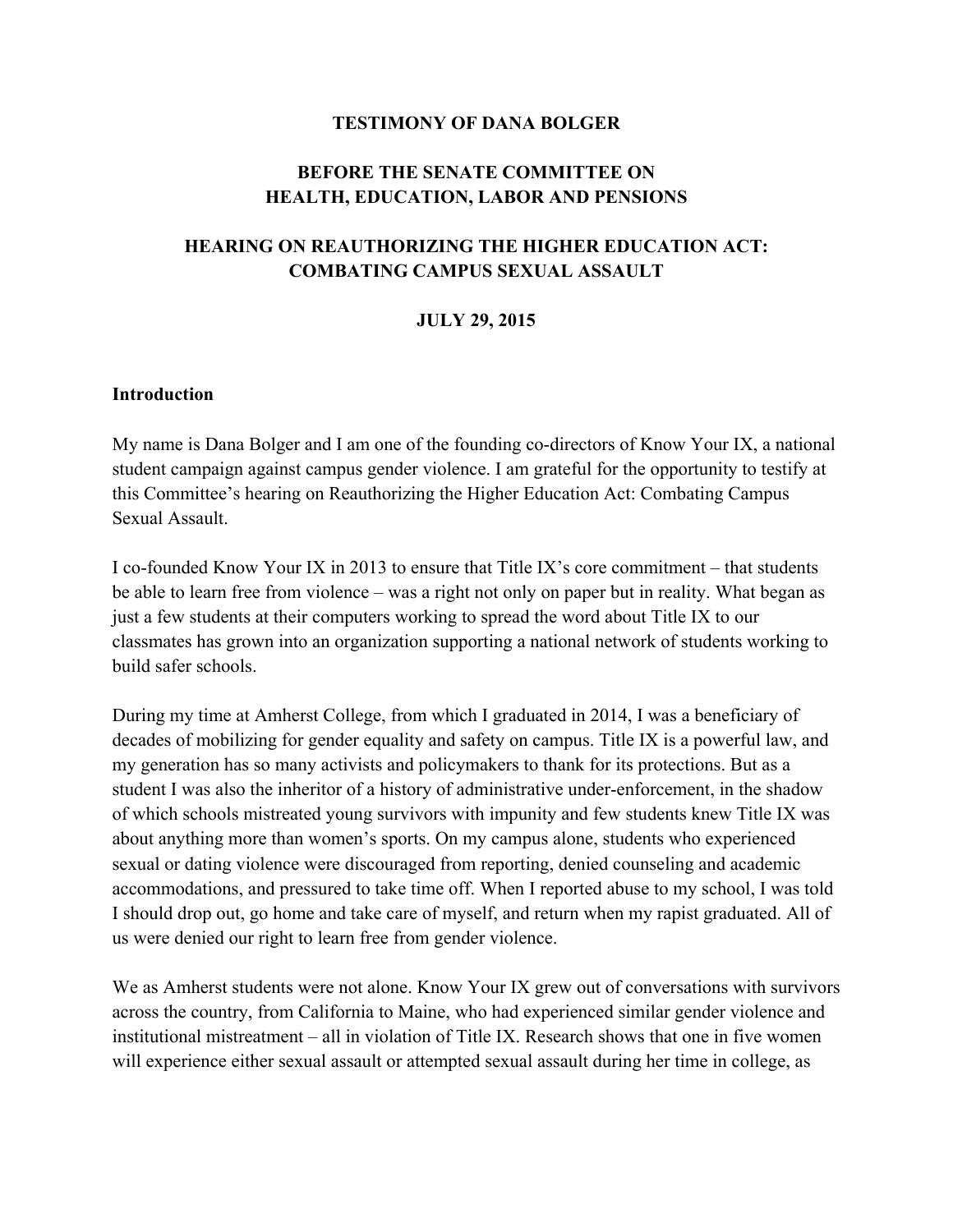will many men and gender nonconforming students.<sup>1</sup> We also know that LGBT students and students of color are particularly vulnerable to violence.<sup>2</sup> Yet so many students – and particularly the most marginalized – have been dismissed by the schools to which they have turned for support. Many colleges and universities have denied students the protections they need, like Amherst did to me. And many have placed uniquely onerous challenges, like higher evidentiary burdens, in the way of rape victims who pursue disciplinary charges against their assailants, to which victims of other student conduct code violations – like theft and non-sexual physical assault – are not subject.<sup>3</sup>

For many students, these inadequate school responses have not only frustrated their efforts to learn and graduate but have also come with staggering financial burdens. The costs of violence are very real, between the expense of health services that colleges have refused to provide and tuition lost when victims feel they cannot safely remain on campus with their assailant without administrative support.<sup>4</sup> Those costs impact survivors' educational opportunities while in school, and continue long after graduation: many survivors' grades plummet when they are forced to study in libraries with their abusers or when they suffer from depression and PTSD without administrative support – often leading to diminished wages down the road.<sup>5</sup>

This intolerable status quo – in which survivors of gender-based violence are *still* unable to access their right to education – demands a strong federal response.

## **The Vital Importance of Title IX and the Campus SaVE Act**

Schools are finally beginning to take seriously their responsibilities to survivors thanks to the efforts of students and the important work of the Department of Education's Office for Civil Rights (OCR).

OCR's recent clarifications of colleges and universities' responsibilities for supporting survivors have elucidated schools' obligations to provide accommodations, such as housing changes and mental health services. These accommodations may seem trivial to an outside observer but, to a survivor, they can make the difference between staying in school and dropping out. Other accommodations like an extension on a paper due the week after a student's rape, or tutoring to

<sup>&</sup>lt;sup>1</sup> The White House Council on Women and Girls. (2014). "Rape and Sexual Assault: A Renewed Call to Action." Accessed July 25, 2015. https://www.whitehouse.gov/sites/default/files/docs/sexual\_assault\_report\_1-21-14.pdf.  $2$  Ibid.

 $3$  Anderson, Michelle J. (2004). "The Legacy of the Prompt Complaint Requirement, Corroboration Requirement, and Cautionary Instructions on Campus Sexual Assault." 84 B.U. L. Rev. 945.

<sup>4</sup> Brodsky, Alexandra. (2014). "How Much Does Sexual Assault Cost College Students Every Year?" *The Washington Post.* Accessed July 25, 2015. https://www.washingtonpost.com/posteverything/wp/2014/11/18/how-

much-does-sexual-assault-cost-college-students-every-year/. <sup>5</sup> Simon, Cari. (2014). "On Top of Everything Else, Sexual Assault Hurts the Survivors' Grades." *The Washington*  Post. Accessed July 25, 2015. https://www.washingtonpost.com/posteverything/wp/2014/08/06/after-a-sexualassault-survivors-gpas-plummet-this-is-a-bigger-problem-than-you-think/.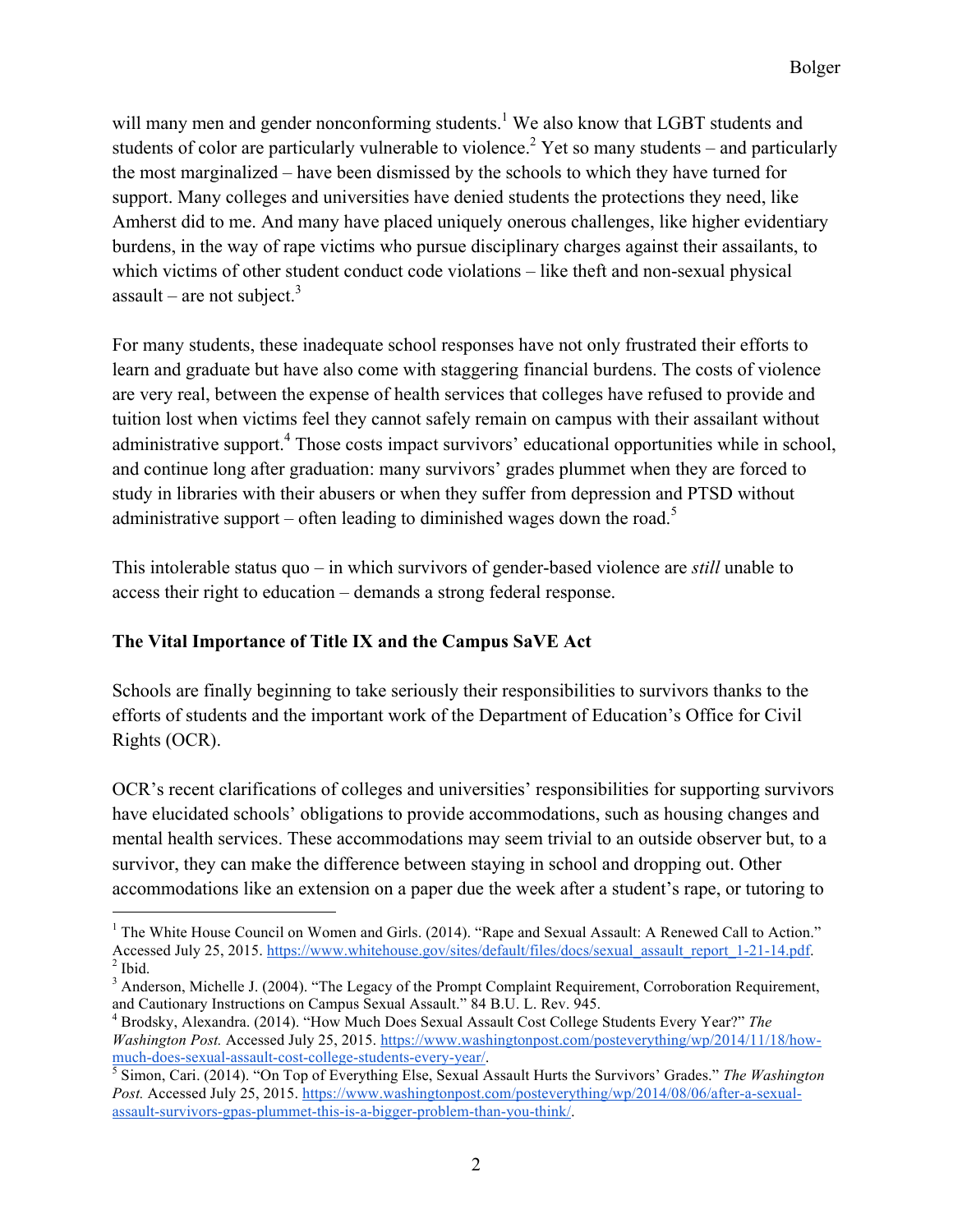help a survivor catch up on classes missed to avoid sitting in class with an abusive partner, can ensure a young person is able to learn. The Title IX framework is uniquely able to deliver these valuable services given its focus on access to education as a matter of equality.

Campus SaVE, which was passed as part of the 2013 reauthorization of the Violence Against Women Act, represents an invaluable federal effort to provide protections for survivors. It increases transparency for students and their families by broadening the Clery Act reporting requirements to include incidents of domestic violence, dating violence, and stalking. And it works to prevent future instances of violence by requiring colleges to provide primary prevention and awareness programs to new students and employees, as well as ongoing prevention and awareness campaigns.

In addition, Campus SaVE, as well as Title IX, requires schools to investigate reports of gender violence in a manner that is fair to both parties, requiring prompt and equitable procedures and an equal commitment to both students. Campus SaVE provides explicit protections to complaining and accused parties to ensure that officials conducting disciplinary proceedings are well trained; that each party can have an advisor of their choice; and that both parties receive the results of the disciplinary proceeding in writing and have the right to appeal the decision. Know Your IX strongly supports these requirements, which ensure proceedings are prompt and equitable for both parties.

#### **Next Steps to Promote Access to Education Free From Violence**

Even at this time of national scrutiny and campus reform, many survivors are still denied the right to learn free from violence and discrimination. In reauthorizing the Higher Education Act, Congress should build on existing federal protections for survivors of gender-based violence. Congress can help end gender violence in higher education by addressing several key remaining obstacles: lengthy federal investigations that conclude with little more than a slap on the wrist; widespread opacity; and campus policies that discourage student survivors from reporting.

## **1. Increasing Funding for the Office for Civil Rights**

Unfortunately, the Office for Civil Rights, which is primarily responsible for ensuring that schools are compliant with Title IX and other civil rights laws, is grossly underfunded and understaffed.<sup>6</sup> Thanks to students' efforts, sustained media attention, and increased federal enforcement, the number of complaints filed with OCR has increased exponentially in recent years. As of July 22, 2015, OCR is investigating 124 institutions, a number which has more than

<sup>6</sup> Kingkade, Tyler. (2014). "Senators Push for More Staff at Agency to Investigate Sexual Abuse at Colleges." *The Huffington Post.* Accessed July 25, 2015. http://www.huffingtonpost.com/2014/04/04/agency-sexual-assaultinvestigations-mccaskill-gillibrand\_n\_5092748.html.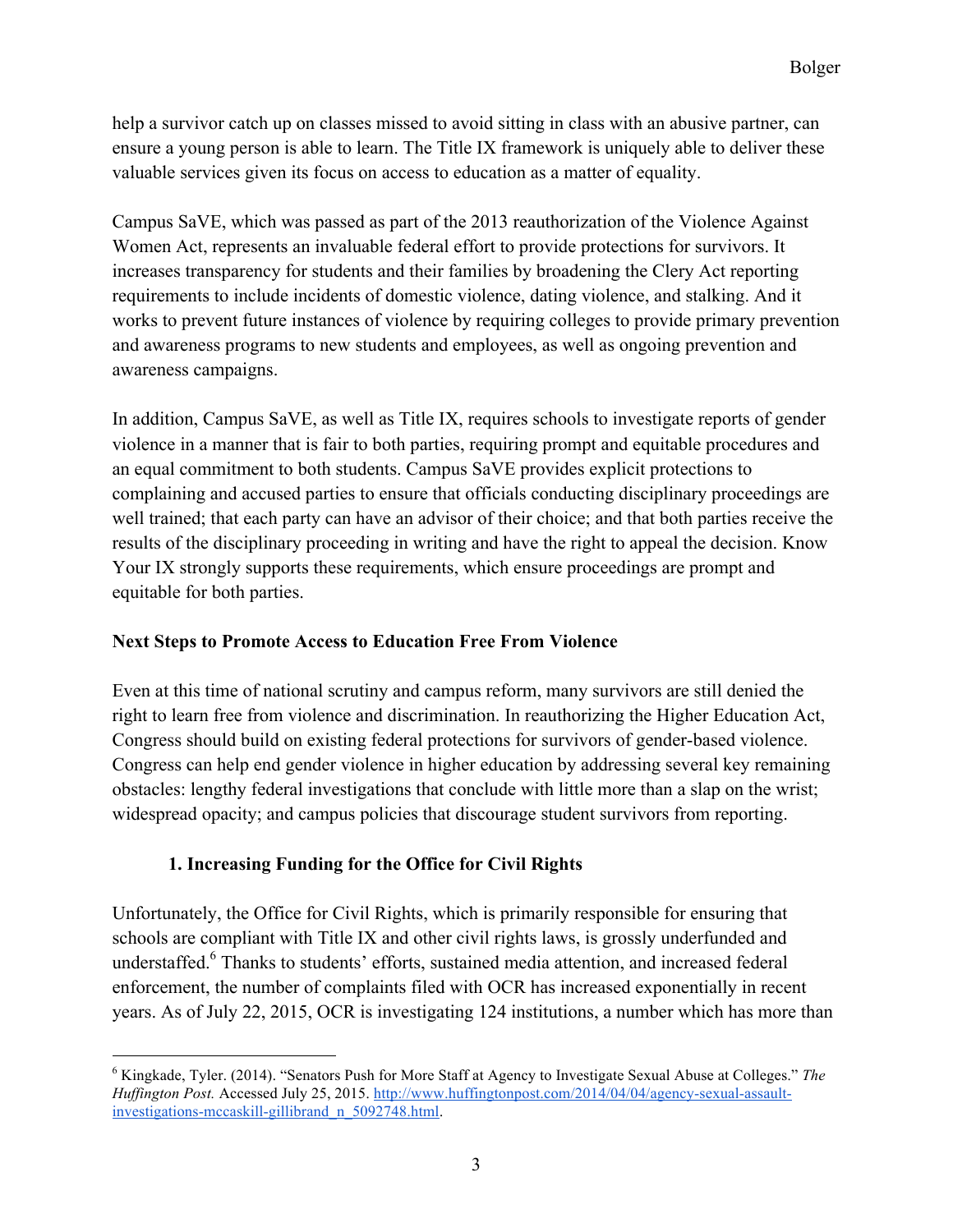doubled since May 2014.<sup>7</sup> OCR's caseload is now more than triple what it received in 1980, but its current staff is only half the size. $8$  As a result of the office's workload and the complexity of these cases, complainants face long delays: the average length of an investigation increased from 379 to 1,469 days between 2009 and 2014. $9$  At the postsecondary level, five investigations (the University of Massachusetts-Amherst, University of Virginia, Michigan State University, Wittenberg University, and Arizona State University) have stretched on for longer than three years – nearly the length of a student survivor's time in college.<sup>10</sup>

Increased funding would allow OCR to provide additional technical assistance to schools on how to enter into compliance with Title IX; better disseminate information to students about their rights and how to access them; and improve campuses safety by ensuring timely investigations, as well as continued monitoring, guidance, and support to schools in the months and years following the conclusions of their investigations.

# **2. Empowering the Department of Education to Issue Fines for Civil Rights Violations**

The Department of Education's Office for Civil Rights believes it lacks the authority to levy fines against colleges and universities that violate civil rights laws like Title IX. As a result, OCR relies upon the empty threat of revoking all financial support from a college or university (a "nuclear option" too disastrous to be implemented) to motivate schools to comply with the law. OCR has never once applied this punishment in a higher education sexual assault case, despite finding clear and serious violations of Title IX on many campuses. Providing OCR with the explicit authority to levy fines would give the agency the increased leverage necessary to hold schools accountable, without devastating programming and aid for students in the process. Crucially, this authority must be available for the Department to enforce *all* relevant civil rights laws to ensure that students are free from all forms of discrimination, including those based on race and disability as well as sex. $11$ 

8 New, Jake. (2015). "Justice Delayed." *Inside Higher Ed.* Accessed July 24, 2015.

 $<sup>7</sup>$  Ibid.</sup>

https://www.insidehighered.com/news/2015/05/06/ocr-letter-says-completed-title-ix-investigations-2014-lastedmore-4-years.

 $\frac{1}{9}$  United States Department of Education. (2015). Letter to Senator Barbara Boxer. Accessed July 24, 2015.<br>http://www.boxer.senate.gov/press/related/150428EducationDepartmentReponsetoLetter.pdf.

<sup>&</sup>lt;sup>10</sup> Rocheleau, Matt. (2015). "Most Federal Sexual Cases Against Colleges Dropped." *The Boston Globe.* Accessed July 25, 2015. https://www.bostonglobe.com/metro/2015/04/08/most-federal-sexual-violence-complaints-againstcolleges-dismissed-without-penalties-reform/tl31LxcXORr2Riauxh8iTO/story.html. 11 *See, e.g.*, 42 U.S.C. § 2000d *et seq.* (prohibiting discrimination in educational institutions on the basis of race); 20

U.S.C. § 1681 *et seq*. (prohibiting discrimination in educational institutions on the basis of disability); 29 U.S.C. § 794 (same).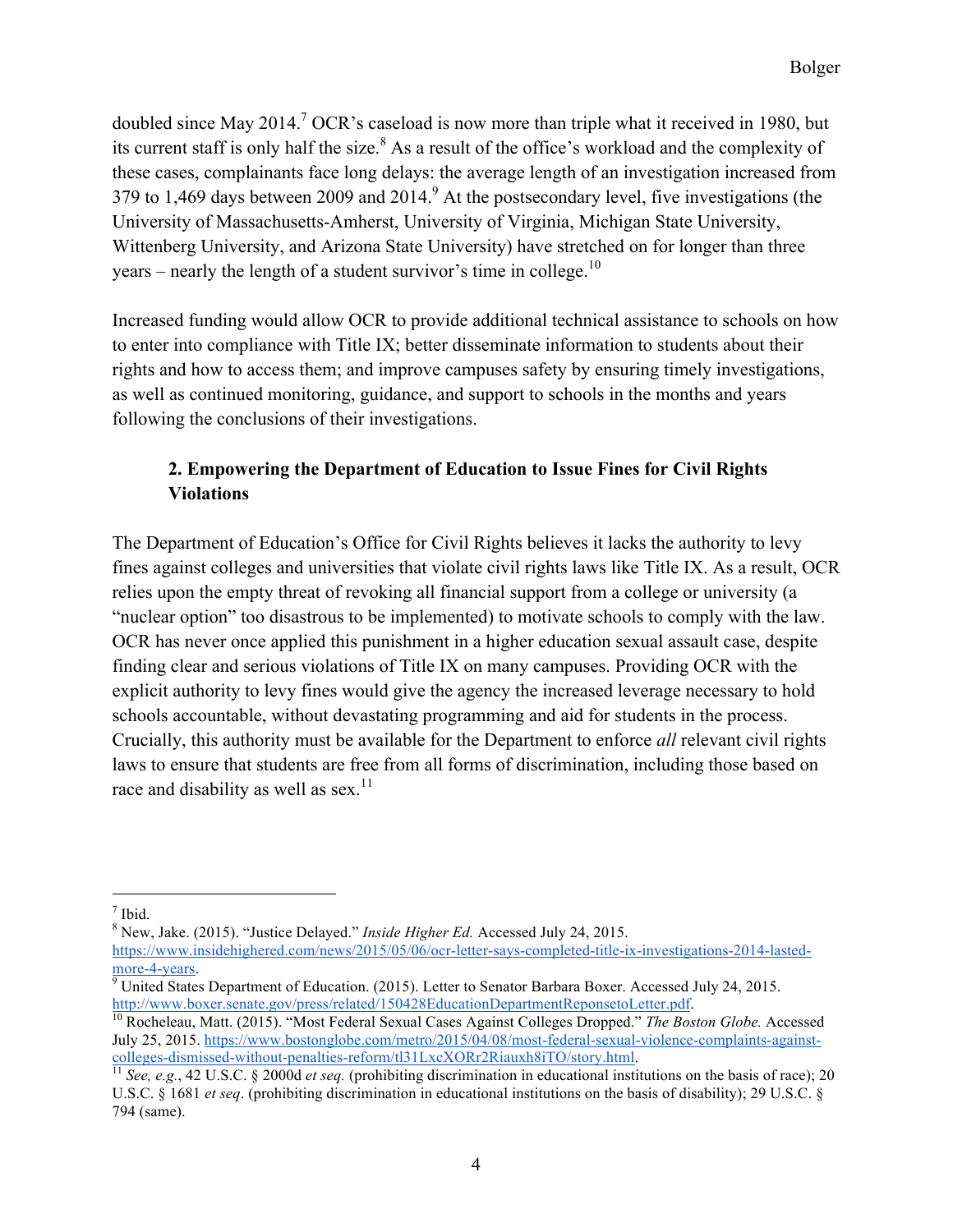# **3. Increasing Campus Transparency**

There are strong perverse incentives for schools to sweep violence under the rug. For example, a school that provides clear pathways to reporting and protections for survivors will see an increase in the number of people disclosing assaults, and hence a spike in its assault numbers under the Clery Act. To untrained observers, such schools tend to look more "unsafe" than others that actively deter individuals from disclosing and have low numbers of reports as a result. This means that schools that are more proactively addressing violence may suffer negative reputational costs as a result of following the law.

To counteract the potential negative reputational consequences of encouraging survivors to report, Congress should mandate that schools conduct campus climate surveys and publish their results publicly. This step would provide invaluable information to students and their families – including prospective students – and would increase incentives for schools to appropriately address violence. Schools should also be required to publish aggregate statistics on how investigations are being handled, which would provide greater insight into whether or not disciplinary proceedings are being handled promptly and equitably. This will help ensure that students, parents, and policymakers can evaluate and compare how each school responds to complaints of gender violence in practice, not just on paper.

# **4. Preserving Campus Options**

 $\overline{a}$ 

I have much hope for the future of Title IX and our ability to foster safe and equitable educational communities. Nonetheless, I do see one troubling pattern worth discussion here: Many state and federal lawmakers, surely with the best of intentions, have suggested that schools should hand over all sexual assault cases to the police – even when the survivor has asked that they not do so. While intuitively appealing to many, these "mandatory referral" laws, as they are known, would actually decrease reporting rates and deprive survivors of the on-campus support they so desperately need.

In a survey that Know Your IX conducted with the National Alliance to End Sexual Violence, 88% of victims said they believed mandatory referral laws would lead to fewer survivors reporting to either schools or the police.<sup>12</sup> Some respondents explained that they sought accommodations and support from their schools but did not want to go through an arduous trial or did not yet feel prepared to speak to the police. Others stressed the importance of respecting victims' agency at a time when many feel powerless. One survivor wrote:

<sup>&</sup>lt;sup>12</sup> Know Your IX. (2015). "Survey Results: Ask Survivors." Accessed July 24, 2015. http://knowyourix.org/asksurvivors/.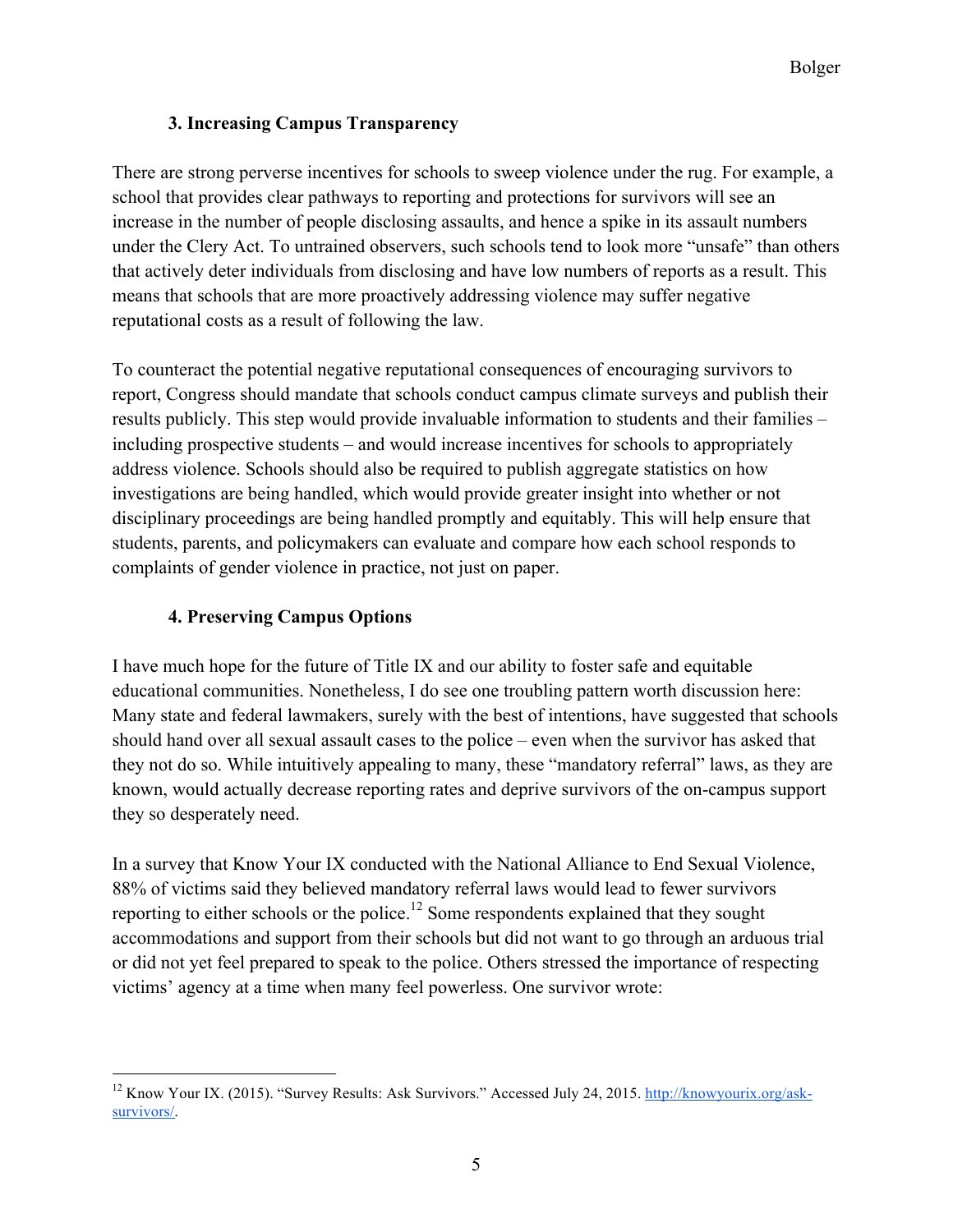When I reported to campus officials, I was not ready to press charges and if I had been forced to report to the police I wouldn't have been able to do it. I wouldn't have told anyone because I would have felt like I had even less control of myself. Having the decision be my own and on my own time make it a lot safer and healthier.

If fewer survivor report to their schools, fewer will receive access to the accommodations and protections Title IX so crucially provides. And schools will have fewer opportunities to hold perpetrators of violence responsible, leading to less – not more – accountability for assailants.

Ending sexual violence is a complicated task, and often the most intuitively appealing "solutions" are not really solutions at all. We must take the lead from survivors – nine out of ten of whom tell us that mandatory referral laws will only promote silence and discourage victims from seeking the school support they need.<sup>13</sup>

#### **5. Promoting Survivor Reporting through Smart Campus Policies**

Every campus reporting process will be slightly different, reflecting the unique culture and structure of the school. But Congress has an important role to play in ensuring that every college and university adopts key policies essential to ensuring survivors can turn to their school when in need of help.

## **A. Disciplinary Amnesty**

Victims and bystanders are often under the influence of alcohol and other drugs at the time of an assault. Schools receiving federal funding should be required to establish a campus policy that grants amnesty for any student who in good faith reports sexual violence witnessed or experienced while under the influence of alcohol or other drugs.

## **B. Protections for Queer and Transgender Student Survivors**

Queer and transgender students are disproportionately vulnerable to sexual and gender-based violence.<sup>14</sup> Yet many schools fail to recognize these students as victims or provide necessary support. Know Your IX has heard too many stories from students whose schools did not

<sup>&</sup>lt;sup>13</sup> See also Ehrenfreund, Max. (2014). "Virginia Wants to Force Universities to Report Every Rape to the Police. That Won't Address U-Va.'s Real Problem." *The Washington Post*. Accessed July 25, 2015. http://www.washingtonpost.com/blogs/wonkblog/wp/2014/12/03/virginia-wants-to-force-universities-to-reportevery-rape-to-the-police-that-wont-address-uvas-real-problem. Brodsky, Alexandra and Elizabeth Deutsch. (2014).

<sup>&</sup>quot;No, We Can't Just Leave College Sexual Assault to the Police." *Politico*. Accessed July 25, 2015.

 $\frac{14 \text{ Kingkade}}{14 \text{ Kingkade}}}$ , Tyler. (2015). "LGBT Students Face More Sexual Harassment and Assault and More Trouble Reporting It." The Huffington Post. Accessed July 25, 2015. http://www.huffingtonpost.com/entry/lgbt-studentssexual-assault\_55a332dfe4b0ecec71bc5e6a.